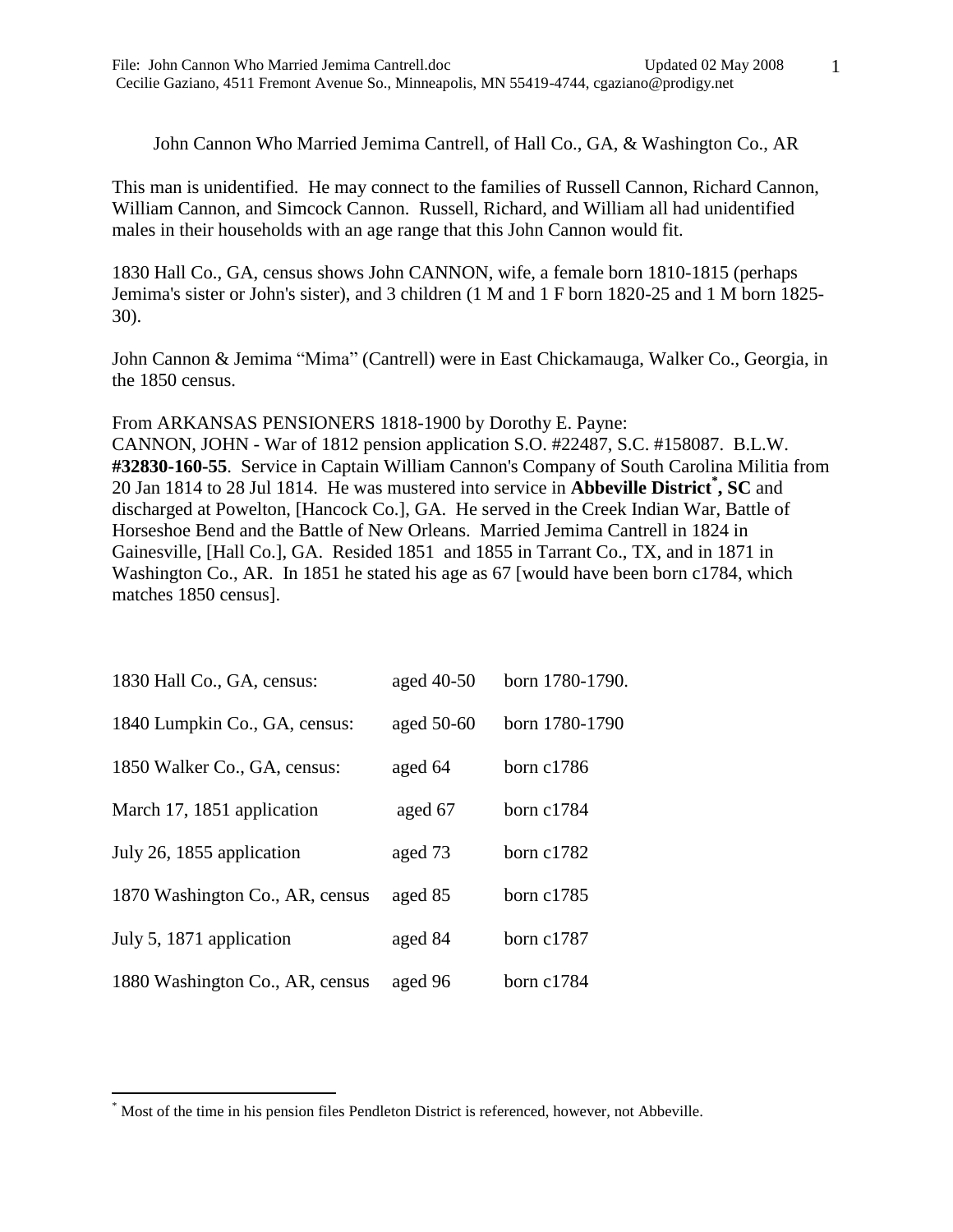**17 Nov 1827 Hall Co., Georgia**. Deed Book B, p. 373; Microfilm 0454859. **Frederick Hill** sold to **John Cannon**, both of Hall Co., for \$100, 240 acres, Lot 146, 12<sup>th</sup> District, bounded on the north by Lot 136, on the east by Lot 145, on the south by Lot 155, and on the west by Lot 147. Witnesses: **Gilliam Hill, Buckner Gray. Burk** [sic] **Co., GA.** Proved by oath of Gilliam Hill before **Wm Colson**, J.P., on 17 Nov 1827. Recorded 12 Feb 1828 by **James Law**, Clerk.

**27 Oct 1828 Hall Co., Georgia**. Deed Book D, p. 274; Microfilm 0454861. **John Cannon** sold to **Peter Falkner**, both of Hall Co., Four? Hundred Dollars, 12<sup>th</sup> District, Lot 146, originally patented by **Henry** {name?} 27 Nov 1824 in W{name} District, Columbia Co., GA.

Notation: Clerk stated he made a mistake "being **Benjamin** for **Peter**."

Witnesses: Thomas Shockly<sup>\*</sup>, William Thurmond. Proved by William Thurmond. 20 Jan 1835 before **John Miller**, J.P. Recorded 18 Mar 1835 by **James Law**, Clerk.

 $\overline{a}$ 

<sup>\*</sup> Several researchers who have posted their lines at [www.rootsweb.com,](http://www.rootsweb.com/) WorldConnect project, say that Thomas Shockley married Elizabeth Cannon, who was born 1799 SC. Several connect her with Cannons in Newberry District but do not agree on the name of her father. He is listed, variously, as William, John, and Richard. No evidence for the relationship is cited.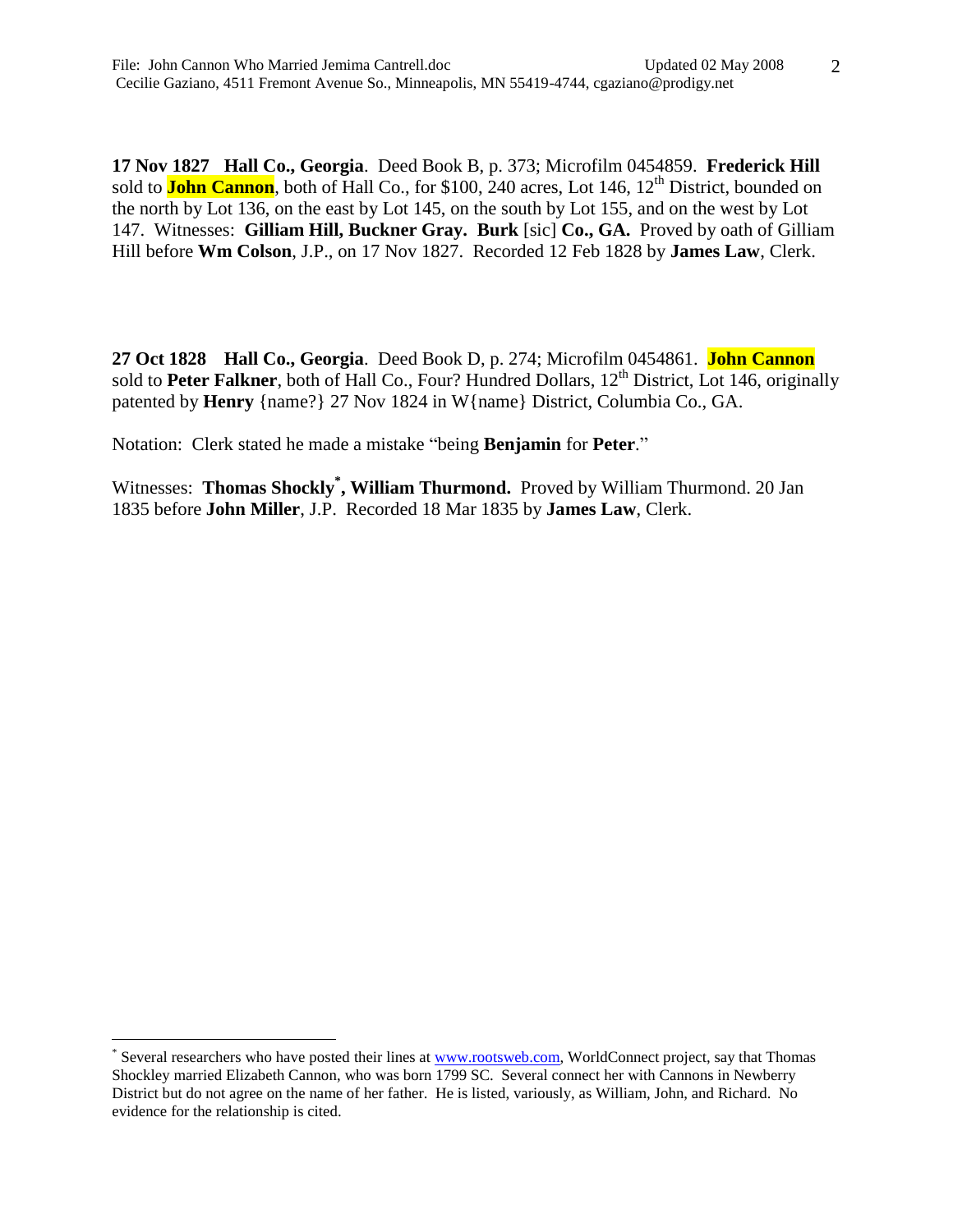3

John Cannon married Jemima Cantrell in 1824 in Gainesville, Hall Co., Georgia.

1830 Census of Hall Co., Georgia, p. 114A (no slaves): **John Cannon** Males: 0- 5- 10- 15- 20- 30- 40- 50- 60- 70- 80- 90- 100+ 5 10 15 20 30 40 50 60 70 80 90 100 2 1 1 1825- 1820- 1780- 1830 1825 1790- ? 1825/30 Samuel 1829 Moses 1824 John c1785 Females: 0- 5- 10- 15- 20- 30- 40- 50- 60- 70- 80- 90- 100+ 5 10 15 20 30 40 50 60 70 80 90 100 1 1 1 1820- 1810- 1800- 1825 1815 1810 Margaret ? Jemima 1825 / 1805 Too old to a child in this family

1840 Census of Lumpkin Co., Georgia, p. 268A/p. 18?, 82<sup>nd</sup> District Gen. or Capt. D. Smith District: **John Canon** (nearby were Thomas Cantrell, Jemima's father, & James Cantrell)

| Males                |                                       | $0-5-10-15-20-30-40-50-60-70-80-90-100$  |  |  |  |  |  |  |
|----------------------|---------------------------------------|------------------------------------------|--|--|--|--|--|--|
|                      |                                       | 5 10 15 20 30 40 50 60 70 80 90 100      |  |  |  |  |  |  |
|                      | $1 \t1 \t2$                           | 1                                        |  |  |  |  |  |  |
|                      | 1835-1830-1825-                       | 1780-                                    |  |  |  |  |  |  |
|                      | 1840 1835 1830                        | 1790                                     |  |  |  |  |  |  |
|                      | William ? Moses 1824                  | John                                     |  |  |  |  |  |  |
| 1839                 | Samuel 1829 c1785                     |                                          |  |  |  |  |  |  |
| Females:             |                                       | $0-5-10-15-20-30-40-50-60-70-80-90-100+$ |  |  |  |  |  |  |
|                      |                                       | 5 10 15 20 30 40 50 60 70 80 90 100      |  |  |  |  |  |  |
|                      | 22<br>$1 \quad 1$                     |                                          |  |  |  |  |  |  |
| 1835-1830-1820-1810- |                                       |                                          |  |  |  |  |  |  |
| 1840 1835 1825 1820  |                                       |                                          |  |  |  |  |  |  |
|                      | Mary Jane Nancy Margaret Jemima? 1805 |                                          |  |  |  |  |  |  |
| 1837                 | 1833 1825                             |                                          |  |  |  |  |  |  |
| Martha               | $\overline{\phantom{a}}$              |                                          |  |  |  |  |  |  |
| 1840                 |                                       |                                          |  |  |  |  |  |  |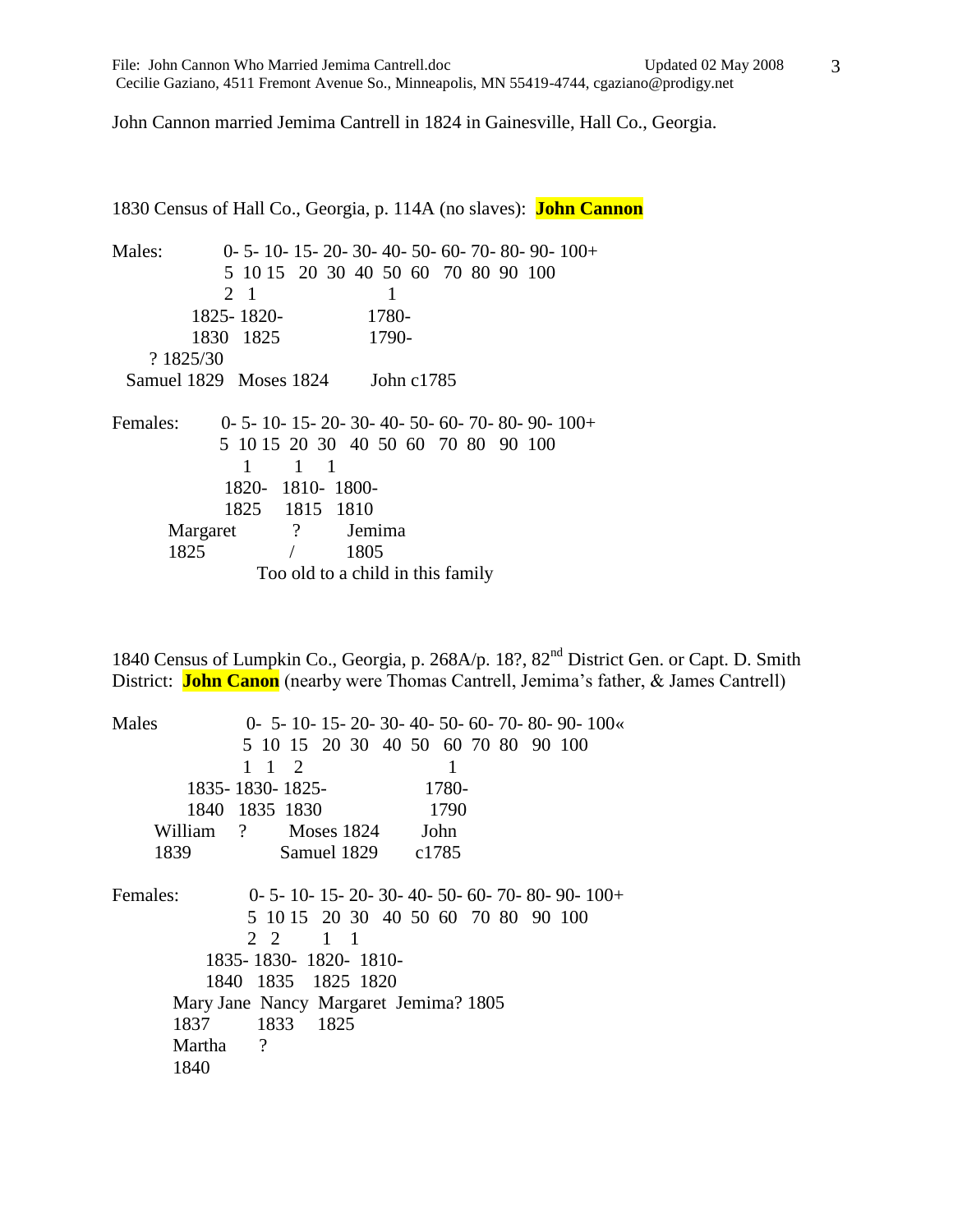|                         |        |        |     | 1850 Census of East Chicamauga, Walker Co., GA, enumerated 21 Aug, p. 362/722, 269/269: |
|-------------------------|--------|--------|-----|-----------------------------------------------------------------------------------------|
| <b>John Cannon</b>      | 64 M W | farmer | S C | [c1786]                                                                                 |
| (on next page)          |        |        |     |                                                                                         |
| Mima Cannon             | 44 F W |        | S C | $\lceil c1806\rceil$                                                                    |
| Margaret Viliard        | 28 F W |        | Geo | $\lceil c1822\rceil$                                                                    |
| Moses C. Cannon         | 25 M W | farmer | Geo | [c1825]                                                                                 |
| $_{cc}$<br>Saml. E.     | 21 M W |        | Geo | [c1829]                                                                                 |
| $\epsilon$<br>Nancy A.  | 16 F W |        | Geo | [c1834]                                                                                 |
| $\epsilon$<br>Mary J.   | 13 F W |        | Geo | [c1837]                                                                                 |
| $\epsilon$<br>Wm A.     | 11 M W |        | Geo | [c1839]                                                                                 |
| $\epsilon$<br>Martha E. | 9 F W  |        | Geo | $\lceil c1841\rceil$                                                                    |
| Wm H. Viliard           | 8 M W  |        | Geo | $\lceil c1842\rceil$                                                                    |
| Amanda A. Cannon        | 6 F W  |        | Geo | [c1844]                                                                                 |
| $\epsilon$<br>Thos. M.  | 4 M W  |        | Geo | $\lceil c1846\rceil$                                                                    |

1860 Census: Not found

1860 Tax List of Tarrant Co., Texas: **John Cannon**, 50 acres, value 280. This could have been Carter Cannon's son, John R., but it also could have been John Cannon who moved from Cass Co., Texas, to Tarrant Co. in the early 1850s.

1870 Census of Washington Co., Arkansas, Brush Creek Twp., McGuires P.O., p. 73/p. 5, enumerated July 1870: 28/28 Cannon Wm A 31 M W Farmer 200 300 Ga with wife & children 30/30 Cannon Thos 22 M W Farmer 200 300 Ga with wife & children **Cannon John** 85 M W Farmer SC

John Cannon died in 1879, according to a letter written by a descendant, S. H. Sherman, in 1934 to the Veterans Administration in Washington, D.C. However, he appeared in the 1880 Census of Washington Co., AR, so this information is erroneous.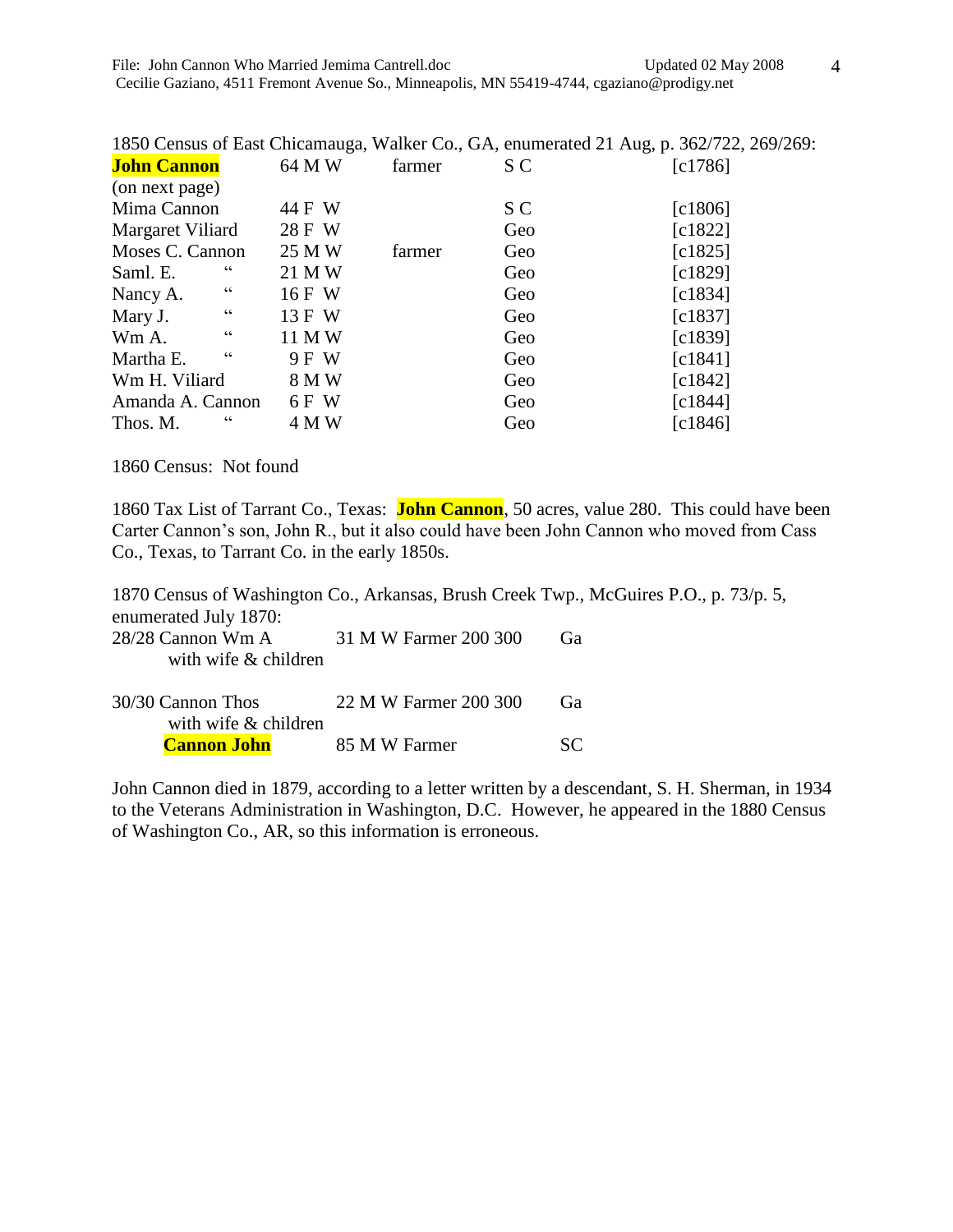1880 Census of Goshen Twp., Washington Co., Arkansas, sheet 1, SD 2, ED 206, p. 546a, enumerated June 11 (or June 10? – the handwriting is terrible):

| #8    |                       | Davis, John F.             |               | W M 50 [head] Married                  | Farmer      |        |      | Tenn. N.C. N.C.       |                       | [1830]   |
|-------|-----------------------|----------------------------|---------------|----------------------------------------|-------------|--------|------|-----------------------|-----------------------|----------|
|       | $\zeta$ $\zeta$       | Mary J.                    | W F 43 Wife   |                                        | Keeps house |        | Ga.  | S.C.                  | S.C.                  | [1837]   |
|       | $\zeta$ $\zeta$       | Charity                    |               | W F 14 Daughter                        | In School   |        | Ark. | Tenn.                 | Ga.                   | [1866]   |
|       | $\zeta$ $\zeta$       | Mary J.                    |               | W F 8 Daughter                         | In School   |        | Ark. | Tenn.                 | Ga.                   | $[1872]$ |
|       | $\zeta$ $\zeta$       | Gabriel L./S.? W M 6 Son   |               |                                        | In School   |        | Ark. | Tenn.                 | Ga.                   | [1874]   |
| #9    |                       | Cannon John                |               | W M 96 Father in law                   |             | Palsy  | S.C. | N.C.                  | $\qquad \qquad - - -$ | [1784]   |
|       | $\zeta$ $\zeta$       | Milley                     | W F 73 Mother |                                        |             |        | N.C. | $\qquad \qquad - - -$ | $---$                 | [1807]   |
|       |                       | Kinsley W.J.               |               | W M 19 Step Son                        | Farmer      |        | Ark. | Ga.                   | Ga.                   | [1861]   |
|       | $\mathsf{cc}$         | Mary                       |               | W F 18 StepDaughter in law Keeps house |             |        | Ark. | Mo.                   | Ark.                  | [1862]   |
| #10   |                       | Cannon W. A.               |               | W M 41 [head] Married                  | Farmer      |        | Ga.  | S.C.                  | Ga.                   | [1839]   |
|       | $\zeta$ $\zeta$       | Martha E.                  | W F 31 Wife   |                                        | Keeps house | Lungs? | Ark. | Ky.                   | Ky.                   | [1849]   |
| [p.2] | $\zeta$ $\zeta$       | James T.                   | W M 11 Son    |                                        | In school   |        | Ark. | Ga.                   | Ark.                  | [1869]   |
|       | $\zeta$ $\zeta$       | George W.                  | WM 9 Son      |                                        | In school   |        | Ark. | Ga.                   | Ark.                  | [1871]   |
|       | $\zeta$ $\zeta$       | John A.                    | WM 7 Son      |                                        | In school   |        | Ark. | Ga.                   | Ark.                  | [1873]   |
|       | $\zeta$ $\zeta$       | Wm. C.                     | WM 5 Son      |                                        | In school   |        | Ark. | Ga.                   | Ark.                  | [1875]   |
|       | $\zeta$ $\zeta$       | Mary J.                    | W F           | 3 Daughter                             |             |        | Ark. | Ga.                   | Ark.                  | [1877]   |
|       | $\zeta$ $\zeta$       | Truman A.                  | WM 1 Son      |                                        |             |        | Ark. | Ga.                   | Ark.                  | [1879]   |
|       | $\#23/p4$ Cannon Tho. |                            |               | W M 39 [head] Married                  | Farmer      |        | Ga.  | S.C.                  | Ga.                   | [1841]   |
|       | $\zeta$ $\zeta$       | Mary                       | W F 38 Wife   |                                        | Keeps house |        | Ark. | Ky.                   | Ky.                   | [1842]   |
|       | $\zeta$ $\zeta$       | Martha J.                  |               | W F 11 Daughter                        | In school   |        | Ark. | Ga.                   | Ark.                  | $[1869]$ |
|       | $\zeta$ $\zeta$       | Margaret                   | W F           | 9 Daughter                             | In school   |        | Ark. | Ga.                   | Ark.                  | $[1871]$ |
|       | $\zeta$ $\zeta$       | Nancy                      | W F           | 4 Daughter                             | In school   |        | Ark. | Ga.                   | Ark.                  | [1876]   |
|       |                       | Manda                      | W F           | 5 Daughter                             | In school   |        | Ark. | Ga.                   | Ark.                  | [1875]   |
| #28   |                       | Donaldson W.               |               | W M 45 [head] Married                  | Farmer      |        | Ga.  | Va.                   | Ga.                   | [1835]   |
|       | $\zeta$ $\zeta$       | Nancy A.                   | W F 46 Wife   |                                        | Keeps house |        | Ga.  | Ga.                   | Ga.                   | [1844]   |
|       | $\zeta$ $\zeta$       | Thos. A.                   | W M 19 Son    |                                        | In school   |        | Ark. | Ga.                   | Ga.                   | [1861]   |
|       | $\zeta$ $\zeta$       | Washington                 | W M 17 Son    |                                        | In school   |        | Ark. | Ga.                   | Ga.                   | [1863]   |
|       | $\zeta$ $\zeta$       | Charles                    | WM 14 Son     |                                        | In school   |        | Ark. | Ga.                   | Ga.                   | [1866]   |
|       | $\zeta$ $\zeta$       | Mary E.                    |               | W F 12 Daughter                        | In school   |        | Ark. | Ga.                   | Ga.                   | [1868]   |
|       | $\zeta$ $\zeta$       | Henry L.                   | W M 10 Son    |                                        | In school   |        | Ark. | Ga.                   | Ga.                   | [1870]   |
|       | cc                    | Mattie                     |               | W F 7 Daughter                         | In school   |        | Ark. | Ga.                   | Ga.                   | [1873]   |
|       | $\zeta$ $\zeta$       | Walter L.                  | W M           | 4 Son                                  |             |        | Ark. | Ga.                   | Ga.                   | [1876]   |
|       | ,,                    | Erma                       |               | W F 16 Daughter in law                 | Keeps house |        | Ark. | $---$                 | ----                  | [1864]   |
|       | cc                    | S. Stone Wall J. W M 2 Son |               |                                        |             |        | Ark. | Ga.                   | Ga.                   | [1878]   |
| #29   |                       | Sherrod R. H.              | W M 21 [head] |                                        | Farmer      |        | Ark. | Tenn.                 | Tenn.                 | [1859]   |
|       | cc                    | Kanesta                    |               | W F 17 Wife Married                    | Keeps house |        | Ark. | Tenn.                 | Tenn.                 | [1863]   |
|       | $\zeta$ $\zeta$       | Thos. S.                   | WM 2 Son      |                                        |             |        | Ark. | Ark.                  | Ark.                  | [1878]   |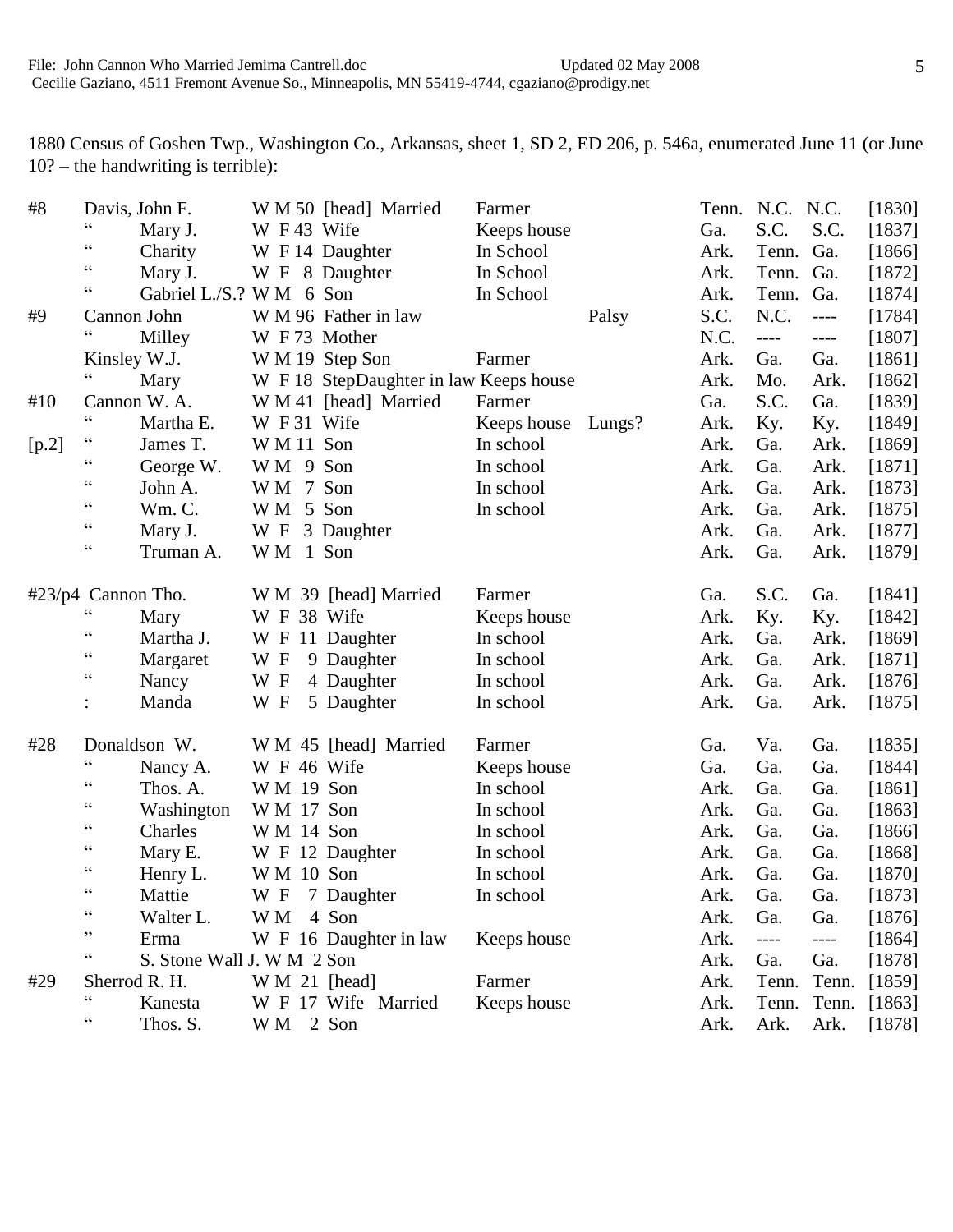# **Photocopy of the Original Pension File:**

Folder cover page: War of 1812

 $\overline{a}$ 

| <b>Numbers</b> | <b>CANNON, JOHN</b><br>Soldier                                          | <b>Bounty Land</b>                                                     |  |
|----------------|-------------------------------------------------------------------------|------------------------------------------------------------------------|--|
| S O 22487      |                                                                         | 32830 160 55                                                           |  |
| S C 15807      | Widow                                                                   |                                                                        |  |
|                | Service CAPT WILLIAM CANNON'S CO S C MIL                                |                                                                        |  |
|                | Enlisted JAN 20 1814                                                    | Discharged JULY 28 1814                                                |  |
| Residence      | 1855 Tarrant Co. Tex<br>1871 1872 Washington Co (PO McGuires Store) ARK | 1851 Texas Co Tex [Note: this is an error by clerk in Cass County, TX] |  |

**05 Jul 1871 Washington County, Arkansas**, personal appearance before J. F.? Benbrook, Clerk of the Circuit Court: **John Cannon**, **aged 84**, resident of Washington Co., AR: **[b c1787]**

Declares that he is married, that his wife's name was **Jemima Cantrell**, to whom he was married at **Gainsville, Georgia**, in **1824**, that he served the full period of sixty days in the military service of the United States in the war of 1812, that he is the identical **Jno. Cannon** who enlisted in Capt. Wm Cannon's (cavalry) company, Jack Siddell's regiment, Pinckney Brigade, Jackson division, at **Pendleton C. H. S. C.\*** on the \_\_ day of **May 1814** and was honorably discharged at New Orleans La. on the \_\_ day of **January 1815**; that he was in the Cavalry Service – a short time with Gen Pinckney sent by him to Gen. Jackson – was at the Battles [sic] of Horseshoe, New Orleans, served six months….that he is not in receipt of a pension under any previous act; that he makes this declaration for the purpose of being placed on the pension roll of the United States, under the provisions of the act approved February 14, 1871, …..

**John Cannon** {his mark}, Applicant.

Witnesses making a personal appearance: **William Donaldson** and **Wesley Sherrod**, both residents of Washington Co., AR.

<sup>\*</sup> Note that references to county or district are Pendleton, except in one instance, he stated Abbeville.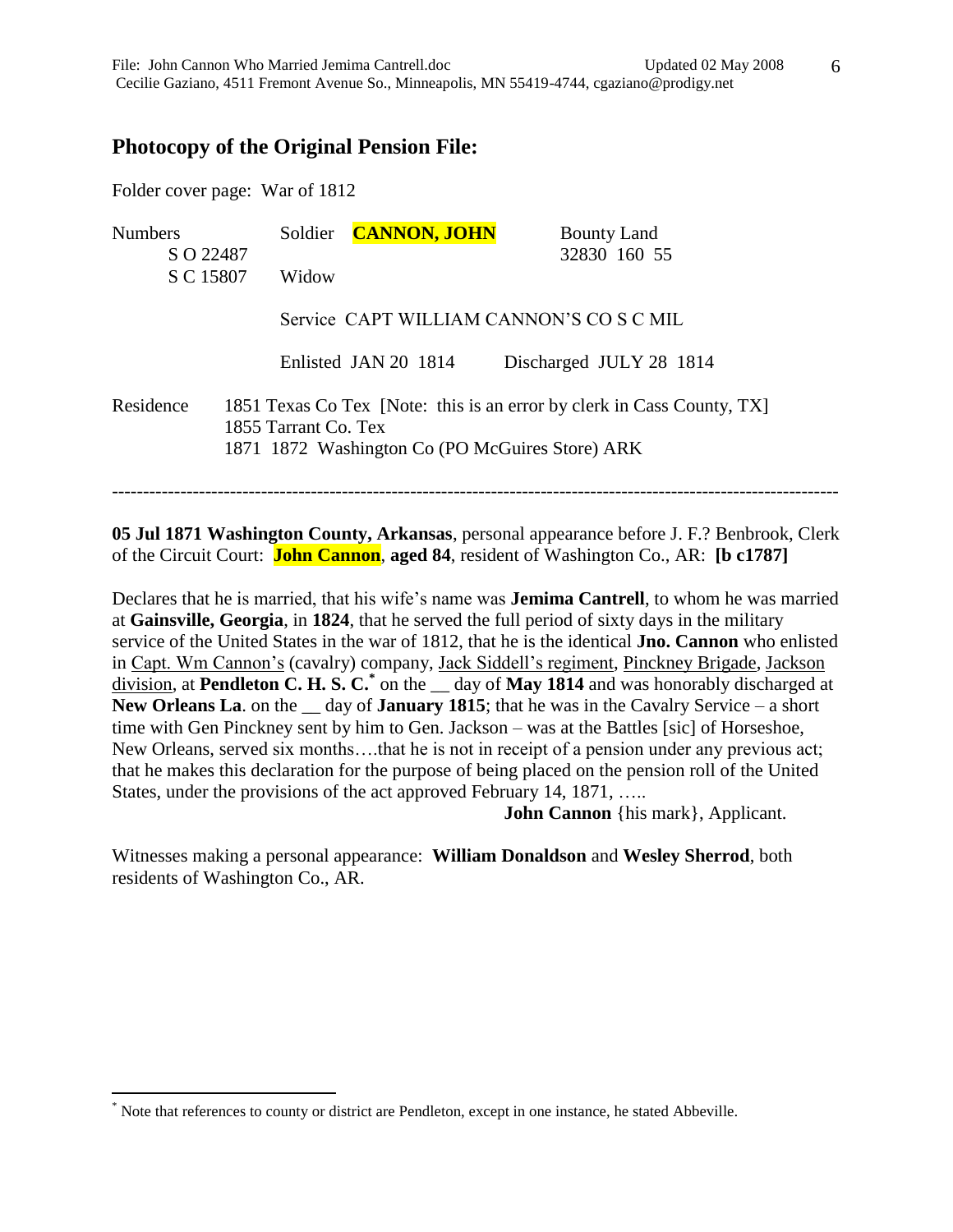#### **06 Jun 1855 Letter to J. W. Ferris of Waxahachie, Texas. 120.481.**

April 20, 1852?. / **John Cannon**, in Capt. Wm. Cannon Reg. S C Mil, Col Nash Creek Mil? 1813 and 14 dis – Six Mo War 1812.

3 Auds: Of Mar 31/'12 / **John Cannon** So / from 20 Jan to 28 July 1814. Capt W Cannon / {words?} C? 4 April 1852. JPC Samuel F. Moseley **Jefferson, Cass Co. Texas**.

------------------------------

**203078 Act Mar 3d '55 / 120.481 Aug 18 '55** /Cannon / **John Cannon** / Priv. Cap. Wm Cannon S.C. Mil. / Col. Nash – **Enl – Dec 1st 1814 Dis. June 1st 1815** / War of 1812

160 acrs July 7 / 56 J A Slindel Vol. C1 – 19. - / J. W. Ferris / **Waxahachie, Ellis Co., Texas**

------------------------------

#### **The State of Texas, County of Texas** [sic]

 On this **17 day of March A.D. 1851**, personally appeared before me, C Westmoreland a Justice of the Peace within and for the County and State aforesaid, **John Cannon** aged **sixty seven** years **[b c1784]**, a resident of said county in the State of Texas who being duly sworn according to law, declares that he is the identical **John Cannon** who was a private in the Company commanded by Captain William Cannon in the --- Regiment of South Carolina volunteers commanded by \_\_ Col. Nash in the war with the Creek Indians of 1812 & 1814 that he volunteered at **Pendleton Court House South Carolina** on or about the \_\_ day of \_\_ A.D. **1813** or **1814** for the term of six months and continued in actual service in said war for the term of six months and was honorably discharged at **Powelton Georgia** on the \_\_ day of \_\_ A.D. **1814**, on account of expiration of service as will appear by the muster rolls of said company.

 He makes this declaration for the purpose of obtaining the bounty land to which he may be entitled under the "act granting bounty land to certain officers and soldiers who have been engaged in the military service of the United States," passed Sept.  $28<sup>th</sup>$ , 1850.

## **John Cannon**

 Sworn to and subscribed before me the day and year above written. and I hereby certify, that I believe the said **John Cannon** to be the identical man who served as aforesaid, and that he is of the age above stated.

> Charles Westmoreland Justice of the Peace **Cass County Texas**

[Affidavit that Charles Westmoreland is a Justice of the Peace of Cass County by T. J. White, Clerk C.C.C.C.]

Handwritten note on this same page:

To The Commissioners of Pin licus? **Washington County** Sir: You will examine the forgoing application for Bounty Land and if I am entitled to receive the land grant will forward the Warrant to Sam F Mosely **Jefferson Cass County Texas** and {words?}

#### **John Cannon**

7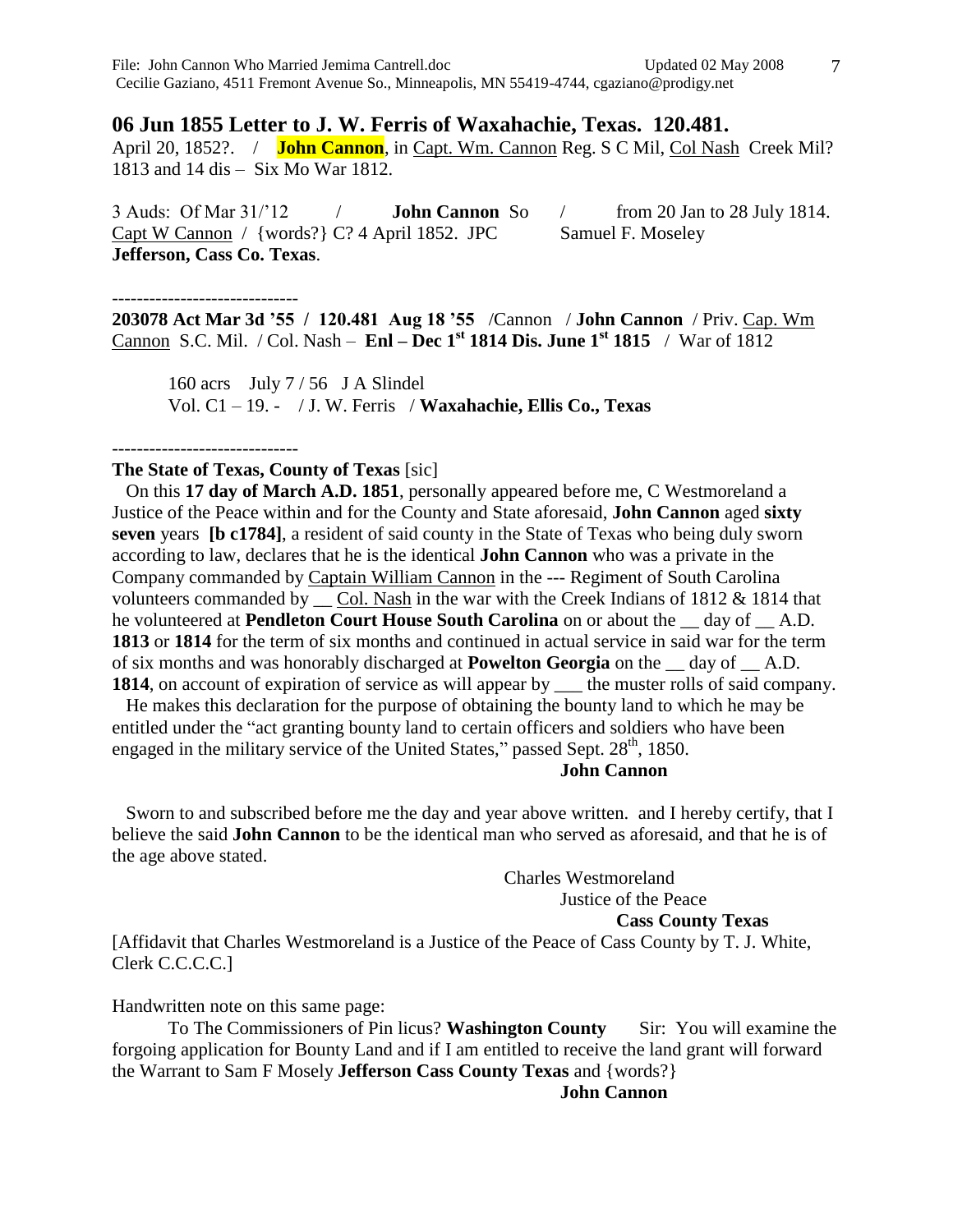### **Waxahachie, Ellis Co. Texas May 4th 1855**

To Com. of Pensions,

Sir – Please inform me whether a land warrant has issued to **John Cannon** for 80 acres – The application was made in the Spring '52 by Sam F. Mosley of Cass Co. Texas. He has not received any.

I wish to make application under the new law granting 160 acres to all soldiers regardless of the term of service in behalf of several in this county. Please send me the form of application & the proper directions. I have seen no publication concerning it.

> Respectfully yours J. W. Ferris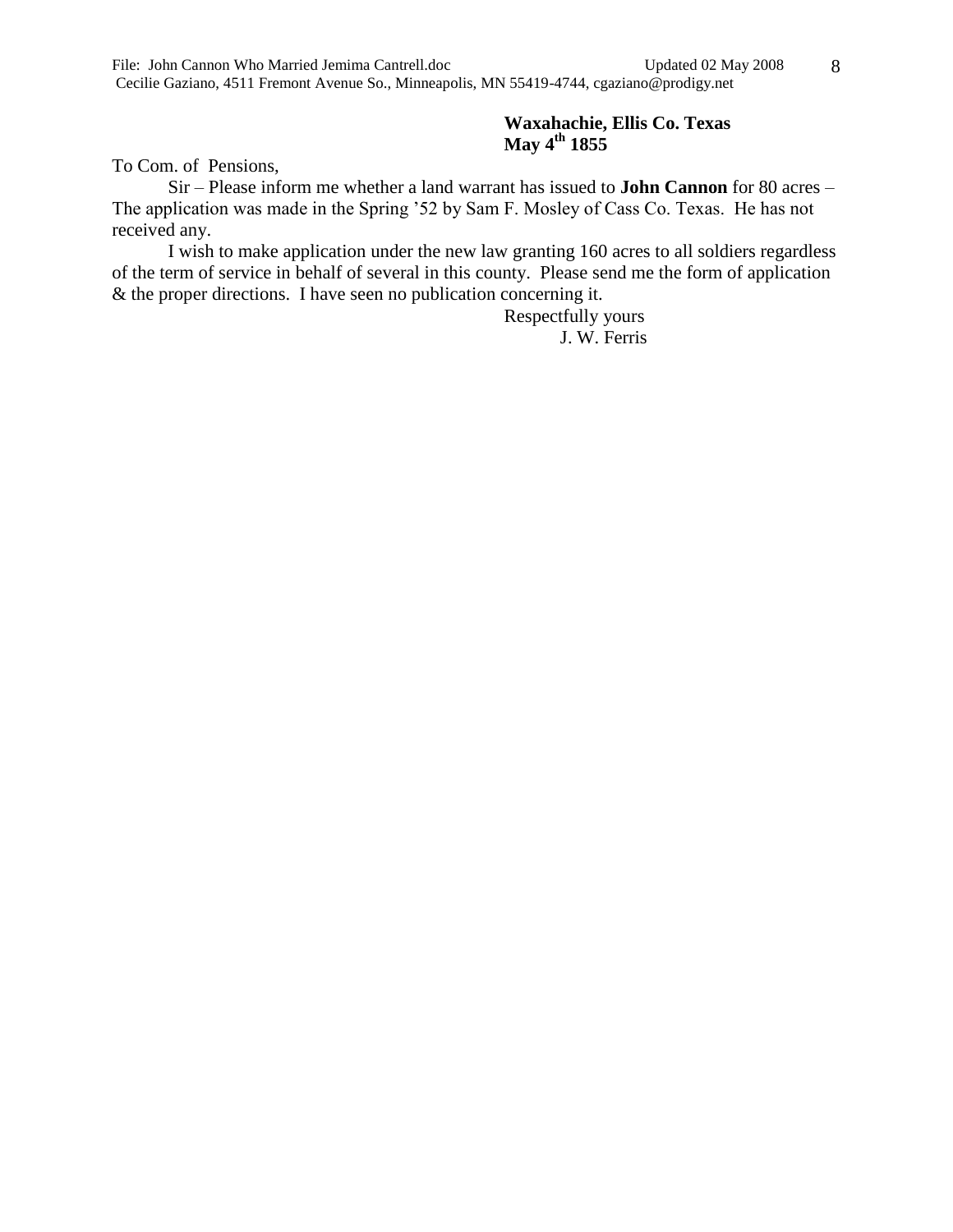### **State of Texas / County of Tarrant }**

 On this the **26th day of July 1855** personally appeared before me Lorenzo J. Wilson a Justice of the Peace duly authorized to administer oaths within and for the county and state aforesaid **John Cannon** aged **seventy three** years **[born c1782]** a resident of **Tarrant County** in the State of Texas who being duly sworn according to law, declares that he is the identical **John Cannon** who was a private soldier in the company commanded by Captain William Cannon in the South Carolina Regiment of foot volunteers commanded by Colonel Nash in the War of 1814 carried on by the United States against the Creek Indians – that he was mustered into service in **Abbeville District** in the state of South Carolina on or about the **1 st day of December A.D. 1814** for the time of six months and continued in actual service in said war for the term of six months and continued in actual service in said war and honorably discharged at **Powelton** in the state of **Georgia** on or about the 1<sup>st</sup> day of June AD 1815 as will appear by the muster rolls of said company – that he received his certificate of discharge  $\&$  left it with his captain Wm Cannon & that the same had been lost or mislaid.

He makes this declaration for the purpose of obtaining the Bounty land to which he may be entitled under the "act granting additional bounty land to certain officers and soldiers who have been engaged in the military service of the United States. Approved **March 3d 1855**. And refers to his former declaration made under act of September AD 1850 No. 120.481. upon which he has not received any land warrant. He further declares that he has not received a warrant for bounty land under any act of Congress whatever, nor made any application therefore other than the one above described.

[Affidavit of Justice of the Peace…]

 $\overline{a}$ 

Witnesses: **J. B. Marchbanks\* A. C. Marchbanks**

**John Cannon**

[Affidavit of Justice of the Peace...] [Affidavit that S. J. Wilson is a Justice of the Peace in Tarrant Co.]

To Com? of Pensions –

 $Sir$  – If warrant has not issued in  $1<sup>st</sup>$  application made by Sam F. Mosely of Jefferson, Texas, please issue the warrant for 160 acres in this – if it has issued send the balance – Address. J. W. Ferris, Atty of Law, Waxahachie, Ellis Co. Texas—

Margret (Cannon) Marchbanks had two sons with these initials. She was the daughter of Russell Cannon and Jane Campbell, as well as the granddaughter of Simcock Cannon. Margret moved from SC to Johnson Co., Texas.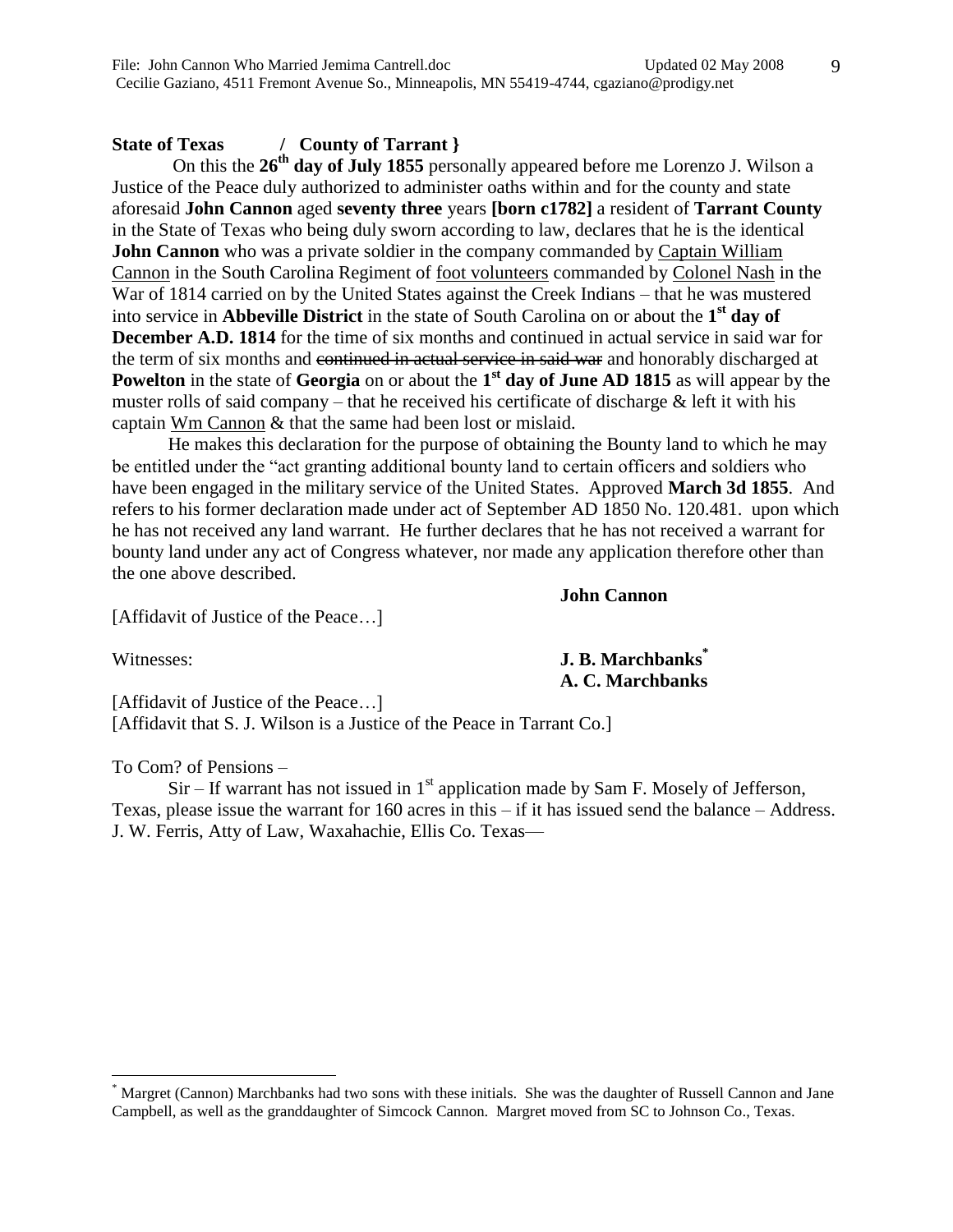No. 15807 [Handwritten note: 1934 Apr 9 – Hist to S. H. Sherman – EEL] War of 1812 Survivors' Pension **Arkansas John Cannon** Rank \_\_\_\_\_\_\_ Company: Capt W. Cannon Regiment \_\_\_\_\_ S. C. Militia -----------------------------

Little Rock Agency Rate per month – Eight dollars Commencing February 14, 1871.

------------------------------

Certificate dated April 19, 1872 and sent to Pension Agent

------------------------------ Pet  $14<sup>th</sup>$  February, 1871. Vol. Ark Page 25 J.? M. Kavanaugh, Clerk

 $32830 - 160 - 55$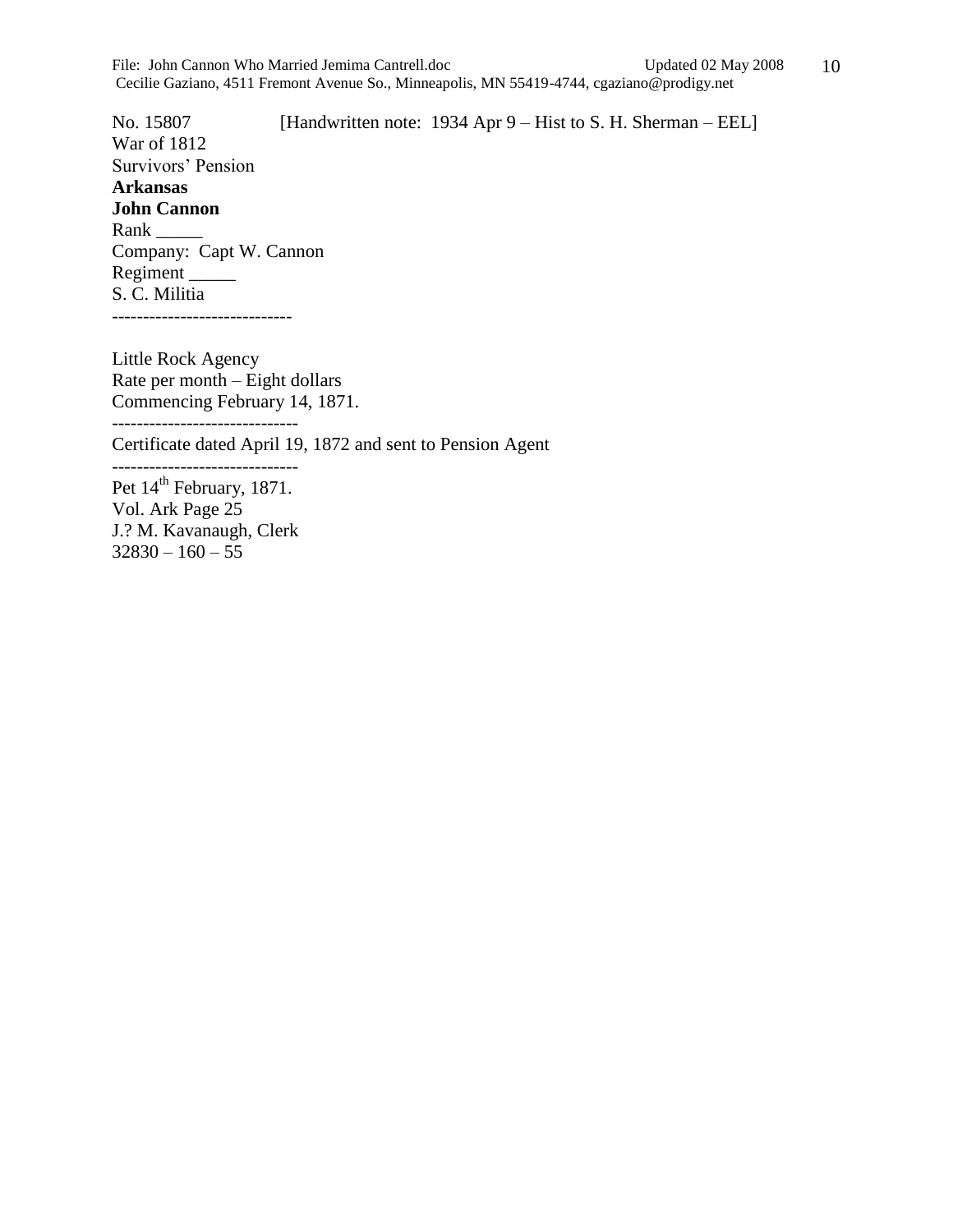File: John Cannon Who Married Jemima Cantrell.doc Updated 02 May 2008 Cecilie Gaziano, 4511 Fremont Avenue So., Minneapolis, MN 55419-4744, cgaziano@prodigy.net

[Stamped: Received Mar 20 1934] Jesup, Georgia

[Typed letter] Jesup Public Schools S. H. Sherman, Superintendent **March 12,1934**

Veterans Administration, Division, United States Pension Records, Washington, D.C.

Dear Sir;

I have a communication from The Adjutant General's Office of the Old Records Division in which he states that you can give me some valuable information regarding the following;

**John Cannon** (Originally of South Carolina or Georgia) 1784-1879, Married **Jemima Cantrell** of **Chatanooga Tenn**. Applied for Government Pension in 1872 (or 1873) which he received until his death 1879.

In order that I may trace the genealogy of this side of my family, clearing for my children their D.A.R. records I am asking;

- 1. Why was this pension granted, for what service to the government.?
- 2. Under what name and where did he enlist?
- 3. Company and regiment in which he served in both the war of 1812 and Civil War.
- 4. Who were his parents.? (I want to show that his father served in the Revolutionary War)

I am sure that his application as well as his pension record will show the answers to these questions.

Thanking you for this information, I am,

Yours truly, {Signed} S. H. Sherman, Sup't..

[Handwritten notes: Peus cant identify 3/22/32

WL

no O W EEL]